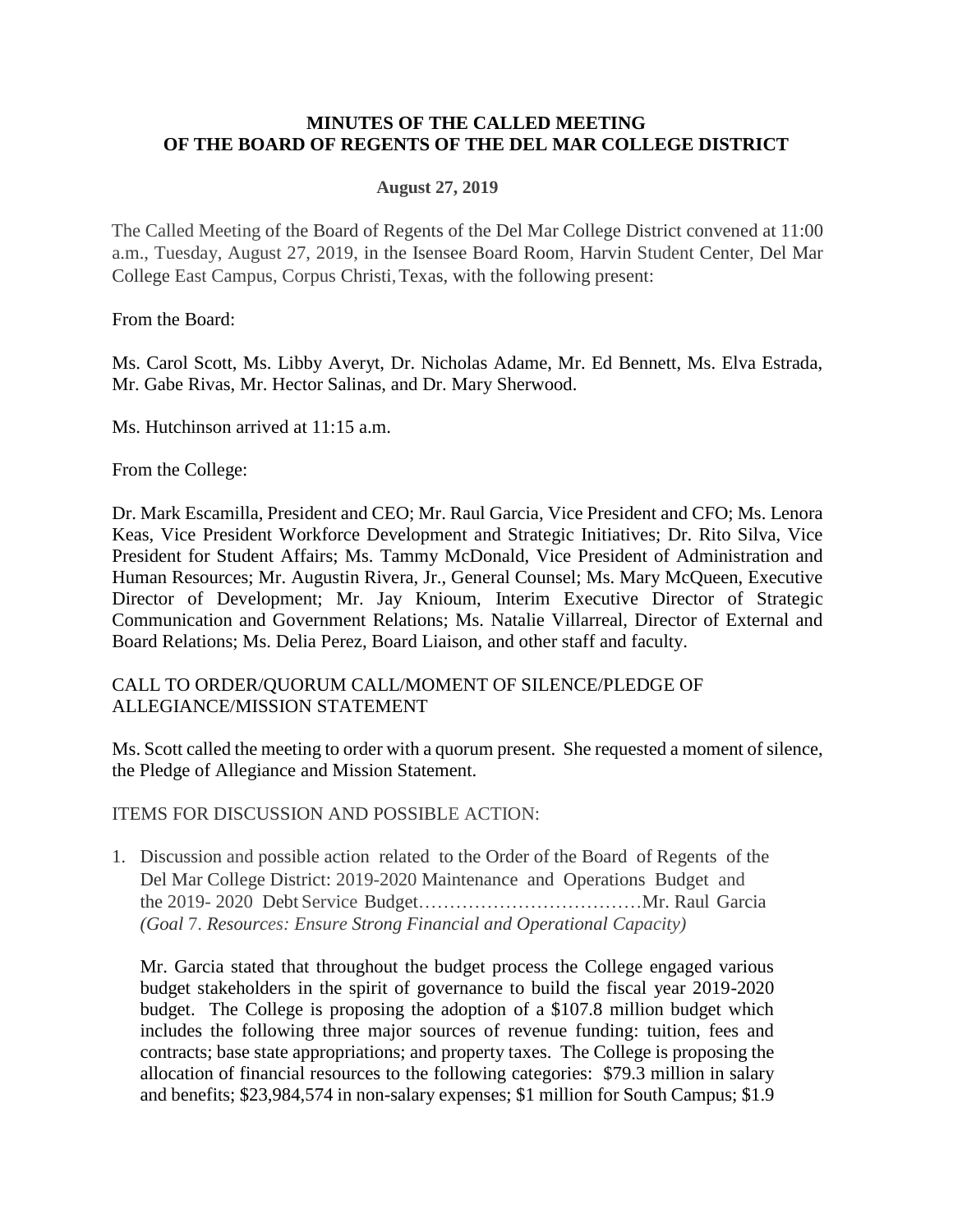million bond payment; and \$1.6 million contingency for a balanced budget of \$107.8 million.

Mr. Augustin Rivera, Jr., General Counsel read the proposed Order of the Board of Regents of the Del Mar College District, 2019-2020 Maintenance and Operations Budget and the 2019-2020 Debt Service Budget:

## ORDER OF THE BOARD OF REGENTS OF THE DEL MAR COLLEGE DISTRICT MAINTENANCE AND OPERATIONS BUDGET and DEBT SERVICE BUDGET 2019-2020

BE IT ORDERED by the Board of Regents of the Del Mar College District ("District") that,

WHEREAS, budgets for the Del Mar College District have been prepared and submitted to the Board of Regents of the District in the manner required by law; and

WHEREAS, a meeting has been called and held as public hearing for the purpose of considering the adoption of a maintenance and operation budget and debt service budget, after public notice of such meeting as required by law; and

WHEREAS, all taxpayers and other persons of the District desiring to do so have been given the opportunity to be present and to participate in such hearing;

THEREFORE, that certain budgets presented to the Board at this meeting and filed among the official documents of this District, be and it is hereby adopted as the budgets for the Del Mar College District for the fiscal year beginning September 1, 2019, and ending August 31, 2020.

> Mr. Rivas made a motion to adopt the 2019-2020 Maintenance and Operations Budget and the 2019-2020 Debt Service Budget. Ms. Estrada seconded the motion. There was no further discussion from the Board. There were no public comments. A roll call vote was taken and the motion carried unanimously, 8-0, amongst Regents present, with Regents Adame, Averyt, Bennett, Estrada, Rivas, Salinas, Scott, and Sherwood in favor.

2. Discussion and possible action related to the Order of the Board of Regents of the Del Mar College District: Tax Ratesfor 2019-2020………………Mr. Raul Garcia *(Goal* 7. *Resources : Ensure Strong Financial and Operational Capacity)*

Mr. Garcia discussed the proposed 2019-2020 tax rates. The College is proposing a combined tax rate of 0.280665 in order to achieve the strategic activities built into the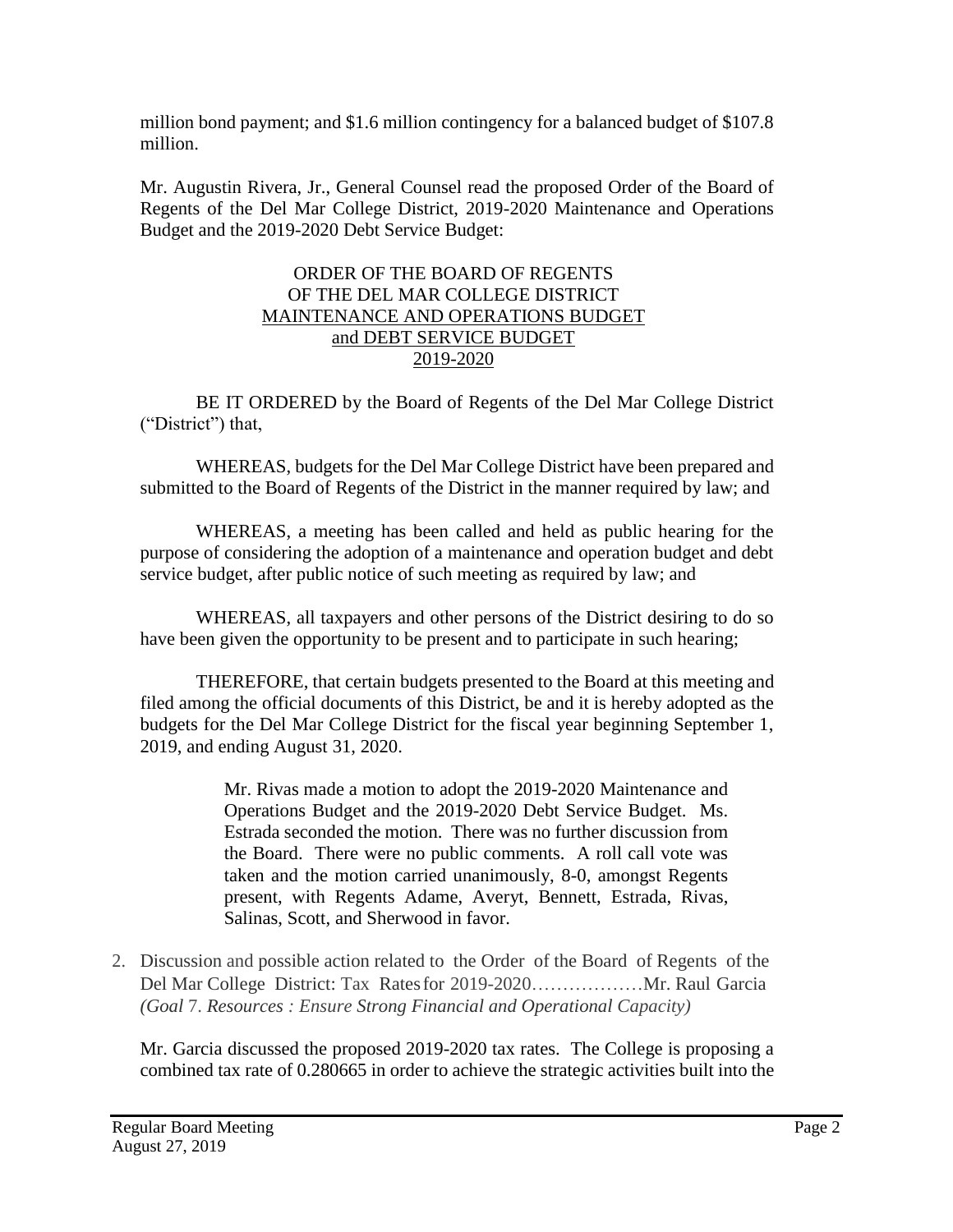board-approved M&O Budget of \$107.9 million and the general obligation debt service of \$19 million. The annual tax is \$465 on property with an appraised value of \$165,000.

The proposed M&O rate of .21 cents will be used to fund various student-focused activities. This rate represents a change of 4.97 above the effective rates. The proposed combined rate of .28 cents will generate \$77.3 million in revenue for the College which includes \$58.2 million to fund operations and \$19 million to fund the general obligation debt service.

Mr. Augustin Rivera, Jr., General Counsel read the proposed Order of the Board of Regents of the Del Mar College District, 2019-2020 Tax Rate:

## ORDER OF THE BOARD OF REGENTS OF THE DEL MAR COLLEGE DISTRICT TAX RATE 2019-2020

BE IT ORDERED by the Board of Regents ("Board") of the Del Mar College District ("District") that,

WHEREAS, the Board has duly and properly considered a proposal to increase total tax revenues from properties on the tax roll in 2019 by 4.31 percent; and

WHEREAS, the Board has duly and properly called and held the public hearings required by the Texas Property Tax Code ("Code") after giving the public notice required by the Code and by law; and

WHEREAS, all taxpayers and other persons desiring to do so have been given the opportunity to be present and to participate in such hearing; and

WHEREAS, the Board has duly and properly given and published notice of these meetings as required by law;

NOW THEREFORE, the Board hereby approves and adopts the proposal to increase total tax revenues from properties on the tax roll in the preceding year by 4.31 percent, thereby increasing the total tax rate to be levied for 2019 to Twenty-Eight and 0665/10,000 (\$0.280665) on each One Hundred Dollars \$100.00) property valuation in the District. THIS TAX RATE WILL RAISE MORE TAXES FOR MAINTENANCE AND OPERATIONS THAN LAST YEAR'S TAX RATE.

THE TAX RATE WILL EFFECTIVELY BE RAISED BY 4.97 PERCENT AND WILL RAISE TAXES FOR MAINTENANCE AND OPERATIONS ON A \$100,000 HOME BY APPROXIMATELY \$1.57.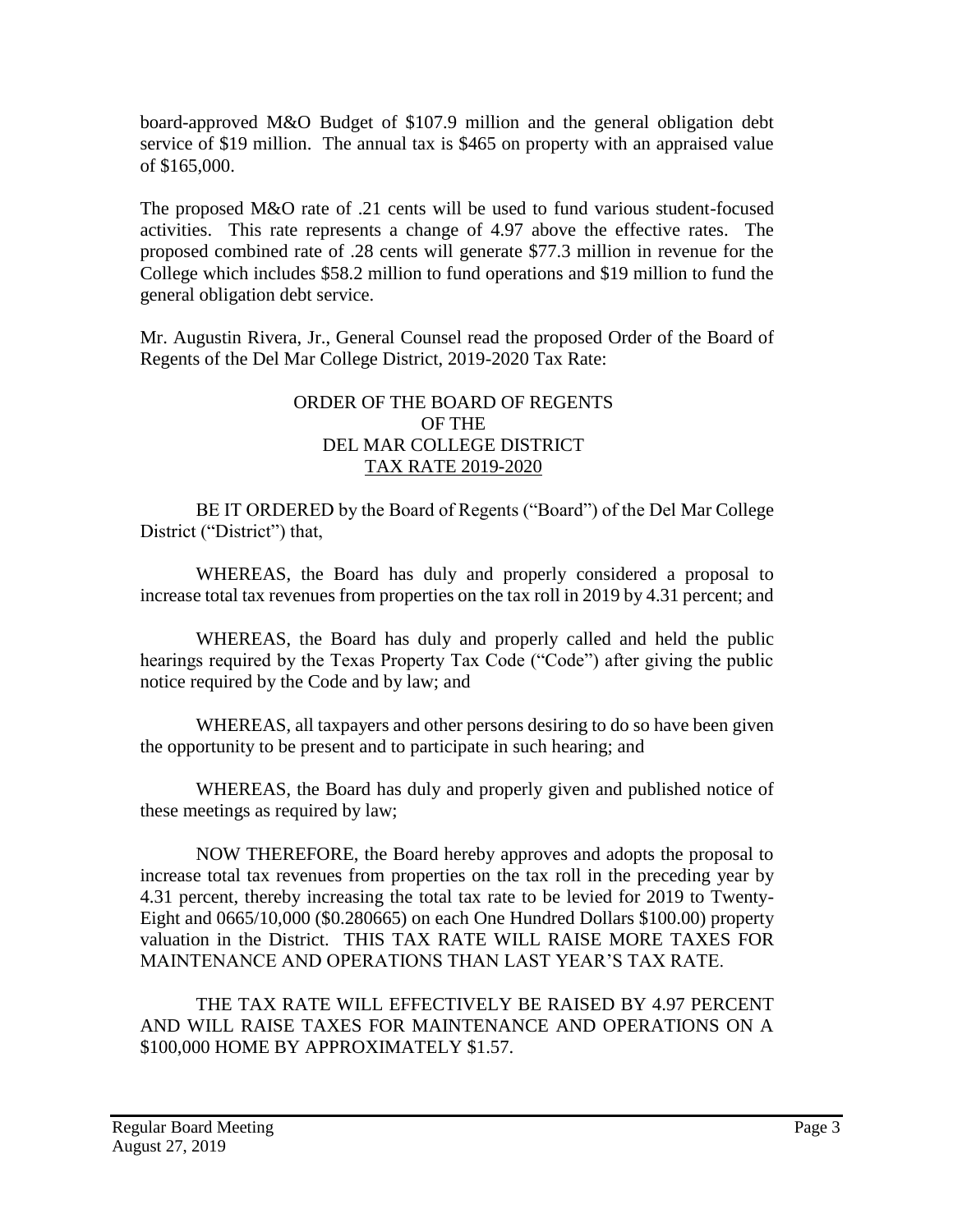Dr. Sherwood made a motion to adopt the 2019-2020 Tax Rate. Dr. Adame seconded the motion. There was no further discussion from the Board. There were no public comments. A roll call vote was taken and the motion carried unanimously, 8-0, amongst Regens present, with Regents Adame, Averyt, Bennett, Estrada, Rivas, Salinas, Scott, and Sherwood in favor.

3. Discussion and possible action related to the Order of the Board of Regents of the Del Mar College District: 2019-2020 Tax Levy of \$0.280665 per \$100 of taxable value for the Del MarCollege District………...……………………………Mr. Raul Garcia *(Goal* 7. *Resources: Ensure Strong Financial and Operational Capacity)*

Mr. Augustin Rivera, Jr., General Counsel read the proposed Order of the Board of Regents of the Del Mar College District, 2019-2020 Tax Levy:

### TAX LEVY FOR 2019 OF THE DEL MAR COLLEGE DISTRICT

BE IT ORDERED by the Board of Regents of Del Mar College District that the following taxes are hereby levied for the year 2019 on all property, real, personal and mixed, located within the boundaries of the Del Mar College District and subject to taxation by it for the year 2019 under the laws of this State, and of the United States; a total ad valorem tax of Twenty Eight and 0665/10,000 Cents (\$0,280665) on each One Hundred Dollars (\$100.00) property valuation in the District, for the purposes and in the specific amounts which follow:

I.

An ad valorem tax of Twenty-One and 1260/10,000 Cents (\$0.211260) on each One Hundred Dollars (\$100.00) property valuation for the local maintenance fund of the Del Mar College District.

II.

An ad valorem tax of Six and 9405/10,000 Cents (0.069405) on each One Hundred Dollars (\$100.00) property valuation for the interest and sinking fund of the Del Mar College District Bonds, Del Mar College District Limited Tax Refunding Bonds, Series 2011 (\$36,330,000.00); Del Mar College District Limited Tax Refunding Bonds, Series 2013 (\$9,010,000); Del Mar College District Limited Tax Refunding Bonds, Series 2014 (\$8,995,000); Del Mar College District Limited Tax Refunding Bonds, Series 2015 (\$23,580,000); Del Mar College District Limited Tax Bonds, Series 2016 (467,645,000); Del Mar District Tax Bonds, Series 2017 (\$9,070,000); Del Mar College District Limited Tax Bonds, Series 2018A (\$44,275,000); and Del Mar College District Limited Tax Bonds, Series 2018B (\$57,305,000).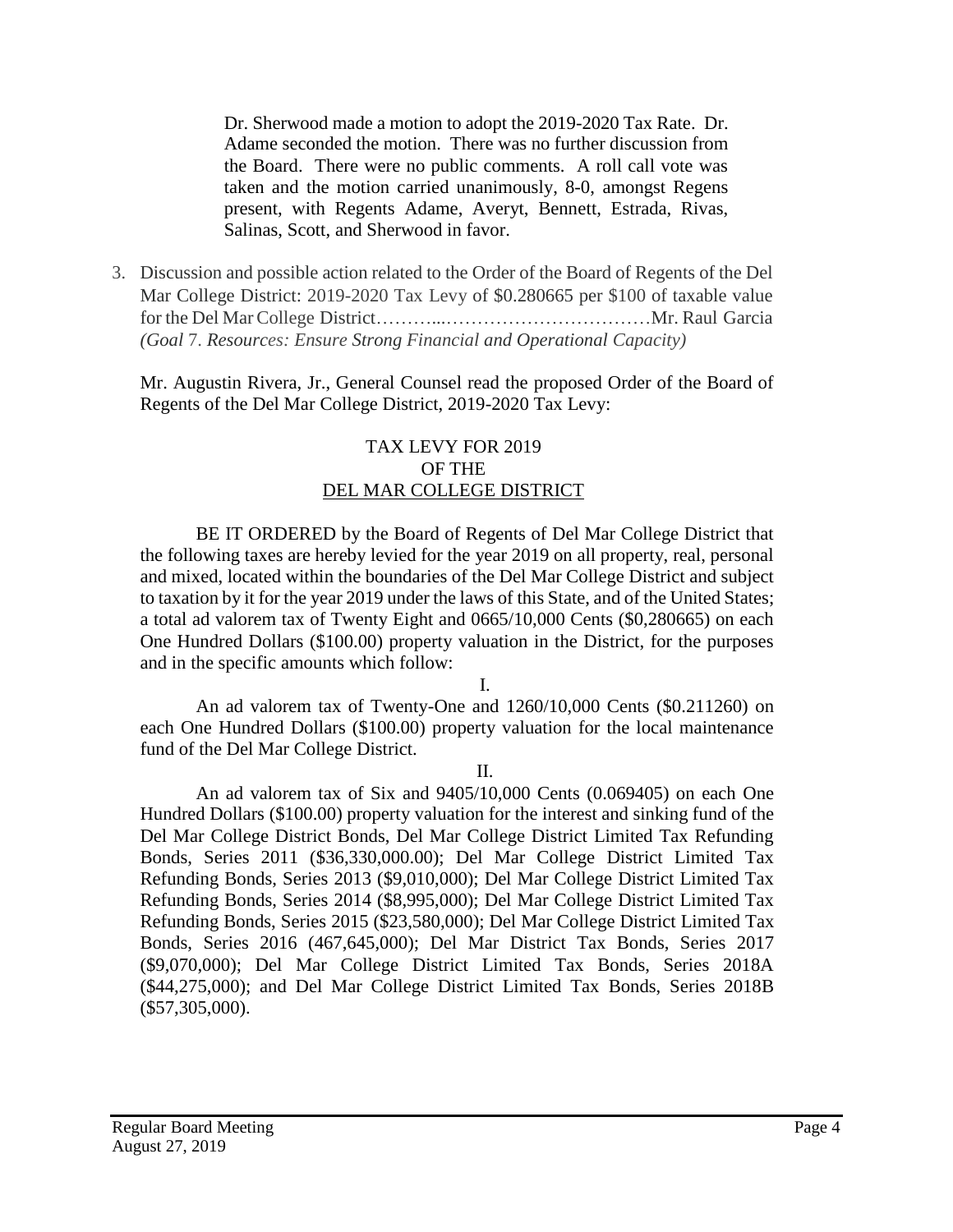Ms. Averyt made a motion to adopt the 2019-2020 Tax Levy. Ms. Estrada seconded the motion. There was no further discussion from the Board. There were no public comments. A roll call vote was taken and the motion carried unanimously, 8-0, amongst Regents present, with Regents Adame, Averyt, Bennett, Estrada, Rivas, Salinas, Scott and Sherwood, in favor.

4. Discussion and possible action related to the Resolution of the Board of Regents of the Del Mar College District: 2019-2020 Tax Exemptions….…Mr. Raul Garcia *(Goal* 7. *Resources: Ensure Strong Financial and Operational Capacity)*

Mr. Garcia discussed the proposed tax exemptions by the College:

| <sup>1</sup>     | <b>Homestead Exemption</b>                | \$5,000                    |
|------------------|-------------------------------------------|----------------------------|
| 2)               | Persons 65 years or older                 | \$50,000                   |
| 3)               | <b>Qualified Disabled Veterans</b>        | <b>Statutory Exemption</b> |
| 4)               | Person under 65 years, qualified          |                            |
|                  | Disability benefits                       | \$50,000                   |
| $\left(5\right)$ | <b>Qualified Charitable Organizations</b> | <b>Statutory Exemption</b> |

Mr. Augustin Rivera, Jr., General Counsel read the proposed Order of the Board of Regents of the Del Mar College District, 2019-2020 Tax Exemptions:

# RESOLUTION OF THE BOARD OF REGENTS OF THE DEL MAR COLLEGE DISTRICT

RESOLVED, that for the year 2019 all persons who qualify by law are granted an exemption in the amount of Five Thousand Dollars (\$5,000.00) of the appraised value of their homestead property; and

RESOLVED FURTHER, that for the year 2019 persons of the age of sixtyfive (65) or older are granted an additional exemption in the amount of Fifty Thousand Dollars (\$50,000.00) of the appraised value of their homestead property, and qualified disabled veterans are granted the statutory exemption; and

RESOLVED FURTHER, that for the year 2019 each person under sixty-five (65) years of age who is qualified for the payment of disability insurance benefits as defined under Federal Old-Age, Survivors, and Disability Insurance (or its successor) is hereby granted an additional exemption from taxation, in accordance with Section 11.13(d) of the Property Tax Code ("Code"), the total amount of which is equal to Fifty Thousand Dollars (\$50,000.00) of the appraised value of such person's residence homestead property, as that term is defined by the State Constitution and law, provided the owner of such residence homestead property, or his or her duly authorized agent or attorney, applies at the office of the Nueces County Tax Appraisal District for said exemption in accord with the requirements established by the Tax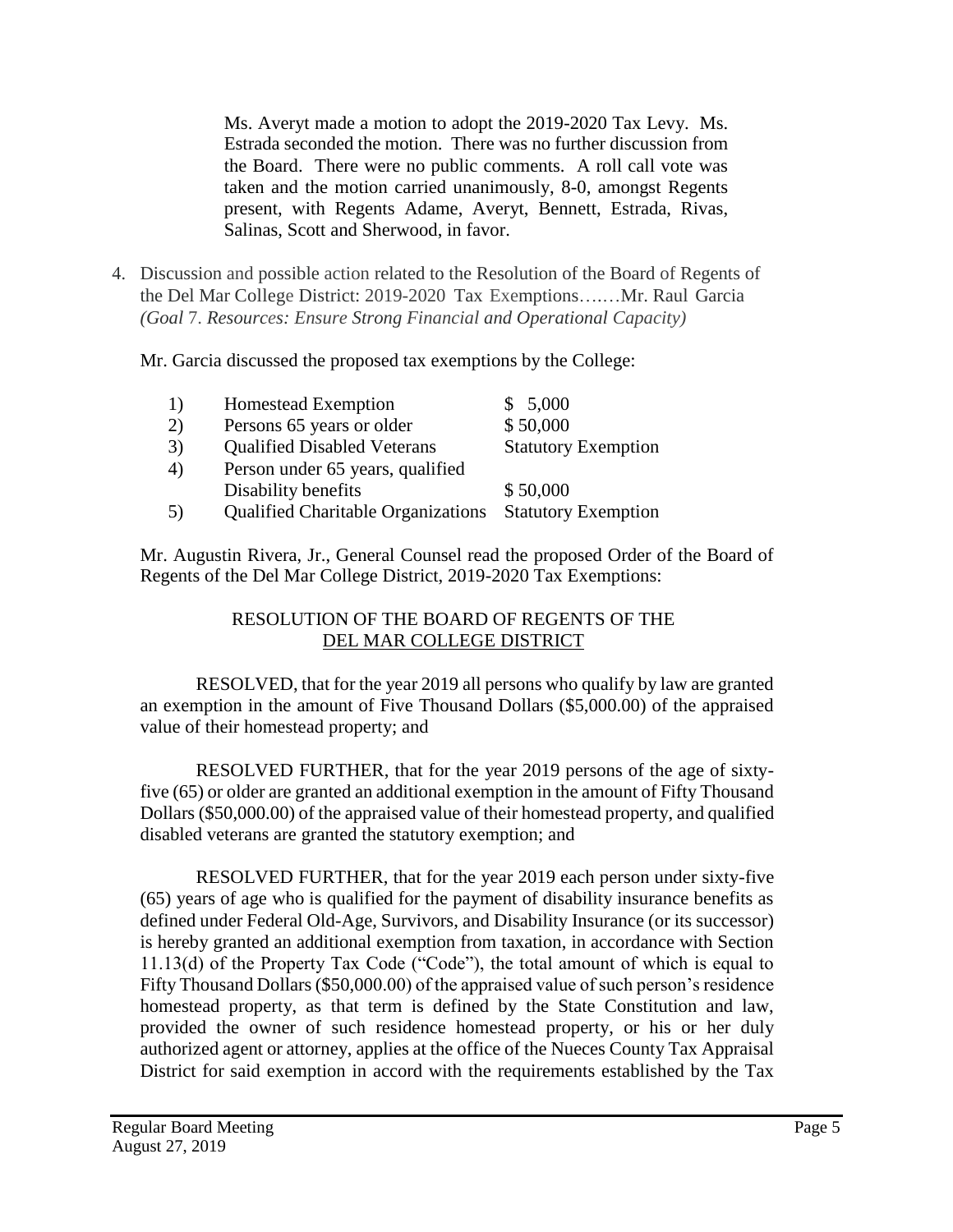Assessor-Collector of the Nueces County Tax Appraisal District, as permitted by law; and

RESOLVED FURTHER, that for the year 2019 each disabled veteran is entitled to the mandatory exemption provided in Section 11.22 of the Code; and

RESOLVED FURTHER, that for the year 2019 each qualified charitable organization that has been granted exemption by the City of Corpus Christi is entitled to the tax exemption provided under Section 11.184 of the Texas Tax Code.

> Mr. Rivas made a motion to adopt the 2019-2020 Tax Exemption. Dr. Adame seconded the motion. There was no further discussion from the Board. There were no public comments. A roll call vote was taken and the motion carried unanimously, 8-0, amongst Regents present, with Regents Adame, Averyt, Bennett, Estrada, Rivas, Salinas, Scott and Sherwood, in favor.

5. Discussion and possible action related to revisions proposed to Policy B6.12 Tenure- Track Faculty Salary Structure, section B6.12.1

…………………………………………………………..Ms. Tammy McDonald *(Goal 3. Professional Initiatives: Provide Innovative, Relevant, and Meaning/it! Opportunities)*

Dr. Escamilla stated that the proposed revision is a customary follow-up to make sure the faculty salaries are adjusted.

Ms. McDonald stated that following the adoption of the budget for fiscal year 2019- 2020, policy B6.12 requires revision: section B6.12.1 for faculty rate schedule, section B6.12.1 for faculty common base and B6.12.2.1 for tenured faculty rank schedule.

> Dr. Adame made a motion to adopt the 2019-2020 revisions to Policy B6.12 Tenure-Track Faculty Salary Structure. Mr. Salinas seconded the motion. There was no further discussion from the Board. There were no public comments. A roll call vote was taken and the motion carried unanimously 9-0, with Regents Adame, Averyt, Bennett, Estrada, Hutchinson, Rivas, Salinas, Scott and Sherwood, in favor.

6. Discussion and possible action regarding General Contractor for the South Campus Phase lA Project (Main, STEM, Culinary Arts, Site - Package 2) ………………...………………………………………….…Mr. August Alfonso *(Goal* 7. *Resources: Ensure Strong Financial and Operational Capacity)*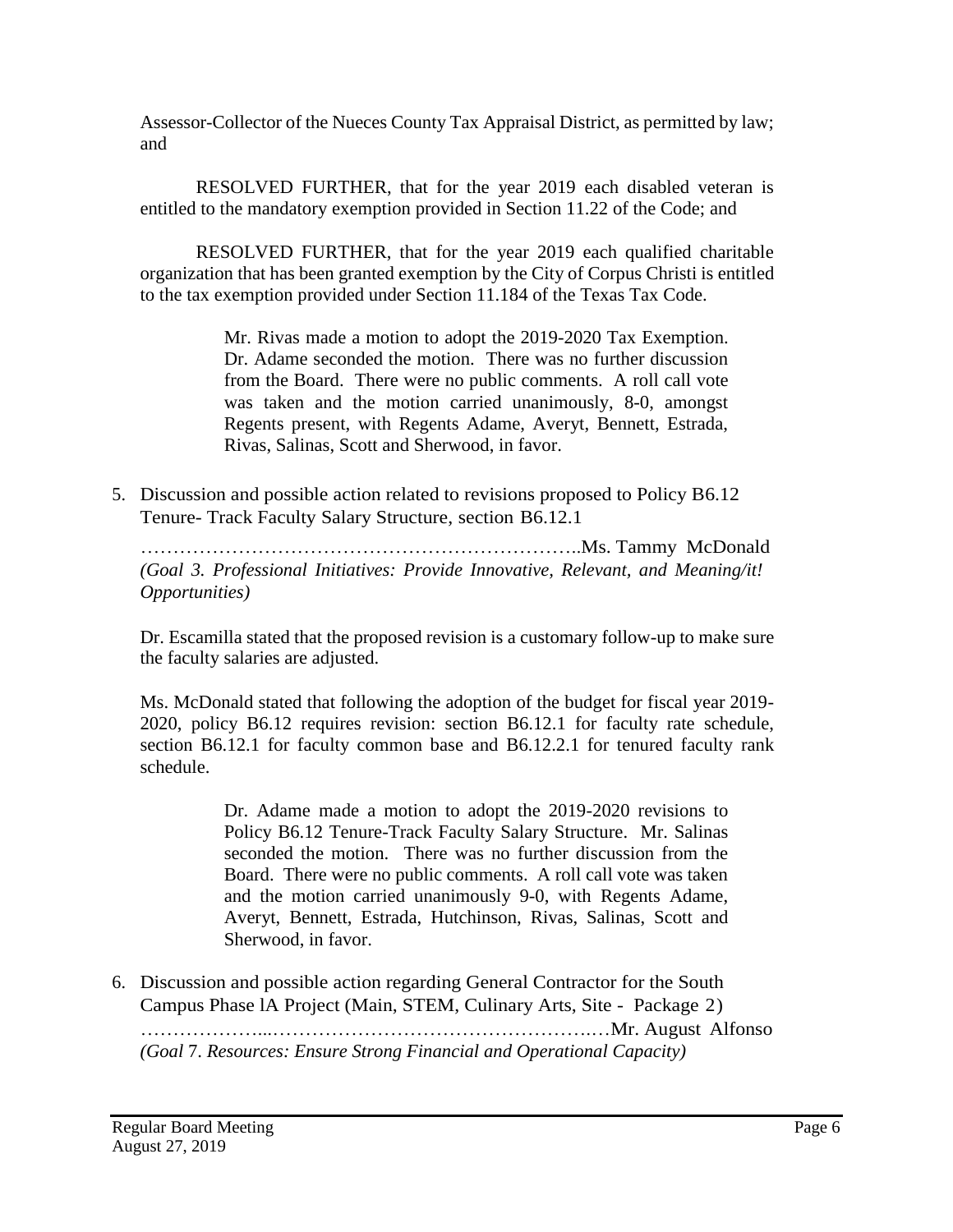Mr. Alfonso stated that on June 10, 2019, the College issued Request for Competitive Sealed Proposal #2019-12 regarding construction of South Campus Phase 1A, Package 2 consisting of building of the main building; library; STEM building, Culinary Arts building and some site development located at the corner of Rodd Field Rd. and Yorktown Blvd., Corpus Christi, Texas. The design was done by Gensler Architects and Turner-Ramirez Architects and construction management was provided by AG/CM. Mr. Alfonso stated that the Evaluation Committee members that reviewed and evaluated the three submitted Competitive Sealed Proposals ("CSP") were Dr. Beth Lewis, Ms. Lenora Keas, Dr. Leonard Rivera, Dr. Jonda Halcomb, Mr. Robert Duffie, Regent Susan Hutchinson, Regent Libby Averyt, Regent Carol Scott and August Alfonso. The CSPs were opened and Statement of Qualifications were reviewed on August 1, 2019 as well as interviews of the respondents. The process was facilitated by Mr. David Davila, Director of Purchasing. The Evaluation Committee selection ranking that offered the best value for the College is as follows: 1) Fulton Coastcon Construction; 2) SpawGlass Construction; and 3) SUNDT Construction. Results of the negotiations will be brought back to the Board for final approval.

> Mr. Rivas made a motion that based on the review and ranking of the Evaluation Committee and the Administration's recommendation, the Board should accept the selection, ranking and recommendation as presented and select Fulton Coastcon Construction as the offer with the proposal offering the best value for the College and further authorize Administration and its designated agents to attempt to negotiate a contract with Fulton Coastcon Construction. And, if necessary, to proceed to the next offer in the order of the selection ranking until a contract is reached or all proposals are rejected. Dr. Adame and Ms. Estrada seconded the motion. There was no further discussion from the Board. There were no public comments. A voice vote was taken and the motion carried unanimously, amongst Regents present, 9-0, with Regents Adame, Averyt, Bennett, Estrada, Hutchinson, Rivas, Salinas, Scott, and Sherwood in favor.

GENERAL PUBLIC COMMENTS (Non-Agenda Items)- 3-minute time limit:

Ms. Susie Luna Saldaña thanked the Board of Regents for their work and diligence to prosper Del Mar College. She also thanked Dr. Escamilla for the help he has given to the students.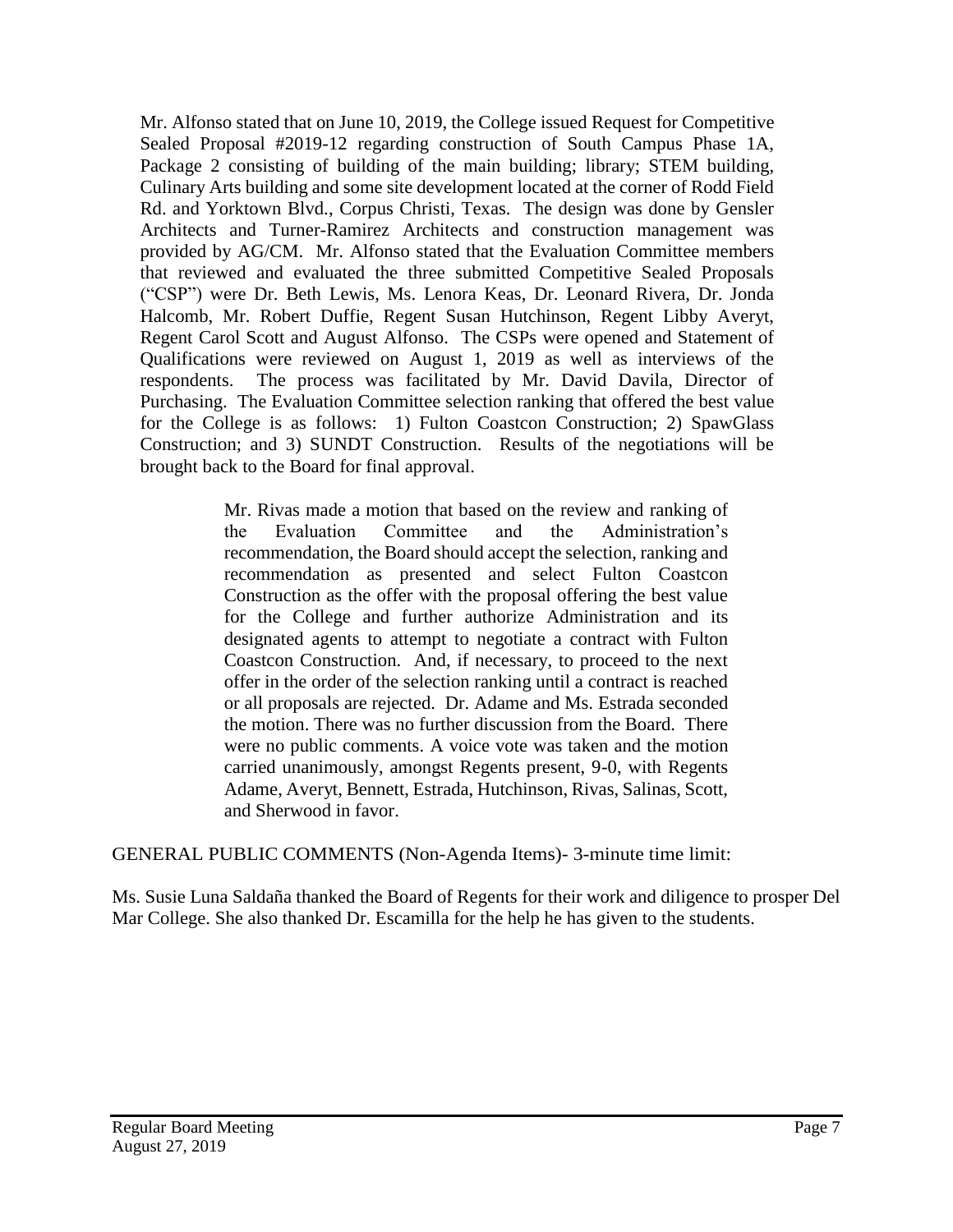The Board Chair announced that the Board was going into Closed Session at 11:27 a.m. pursuant to:

- 7. CLOSED SESSION:
- A. **TEX. GOV'T CODE § 551.071:** (Consultation with legal counsel), regarding pending or contemplated litigation, or a settlement offer, with possible discussion and action in open session; and, the seeking of legal advice from counsel on pending legal or contemplated matters or claims, with possible discussion and action in open session;
- B. **TEX. GOV'T. CODE § 551.074(a)(l),(2):** (Personnel Matters), regarding the employment, evaluation, reassignment, duties, discipline, or dismissal of a public officer or employee; including Annual Evaluation and Contract of the College President, with possible discussion and action in open session.

The Board reconvened in Open Session at 11:37 a.m.

Dr. Adame made a motion for the Board, based on the Board's positive annual evaluation of the College President, to amend the employment contract between Del Mar College and President Mark Escamilla as follows:

- re-appoint Dr. Escamilla and add an additional year to contract term;
- increase Fiscal Year 2019 annual base salary by 3%; and
- roll current allowances into base salary for total compensation of \$321,374.76 for Fiscal Year 2019-2020.

The terms are effective September 1, 2019 and all other terms and conditions in the contract remain unchanged, and in full force and in effect. Ms. Estrada seconded the motion. Ms. Scott commented that on behalf of the Board, the Board is very pleased with Dr. Escamilla's work and that of his staff. The Board continues to be very proud of Dr. Escamilla's representation of the College at the local, state and national levels and the Board looks forward to working with Dr. Escamilla over the coming years. There were no further comments from the Board. There were no public comments. A roll call vote was taken and the motion carried unanimously, 9-0 with Regents Adame, Averyt, Bennett, Estrada, Hutchinson, Rivas, Salinas, Scott and Sherwood, in favor.